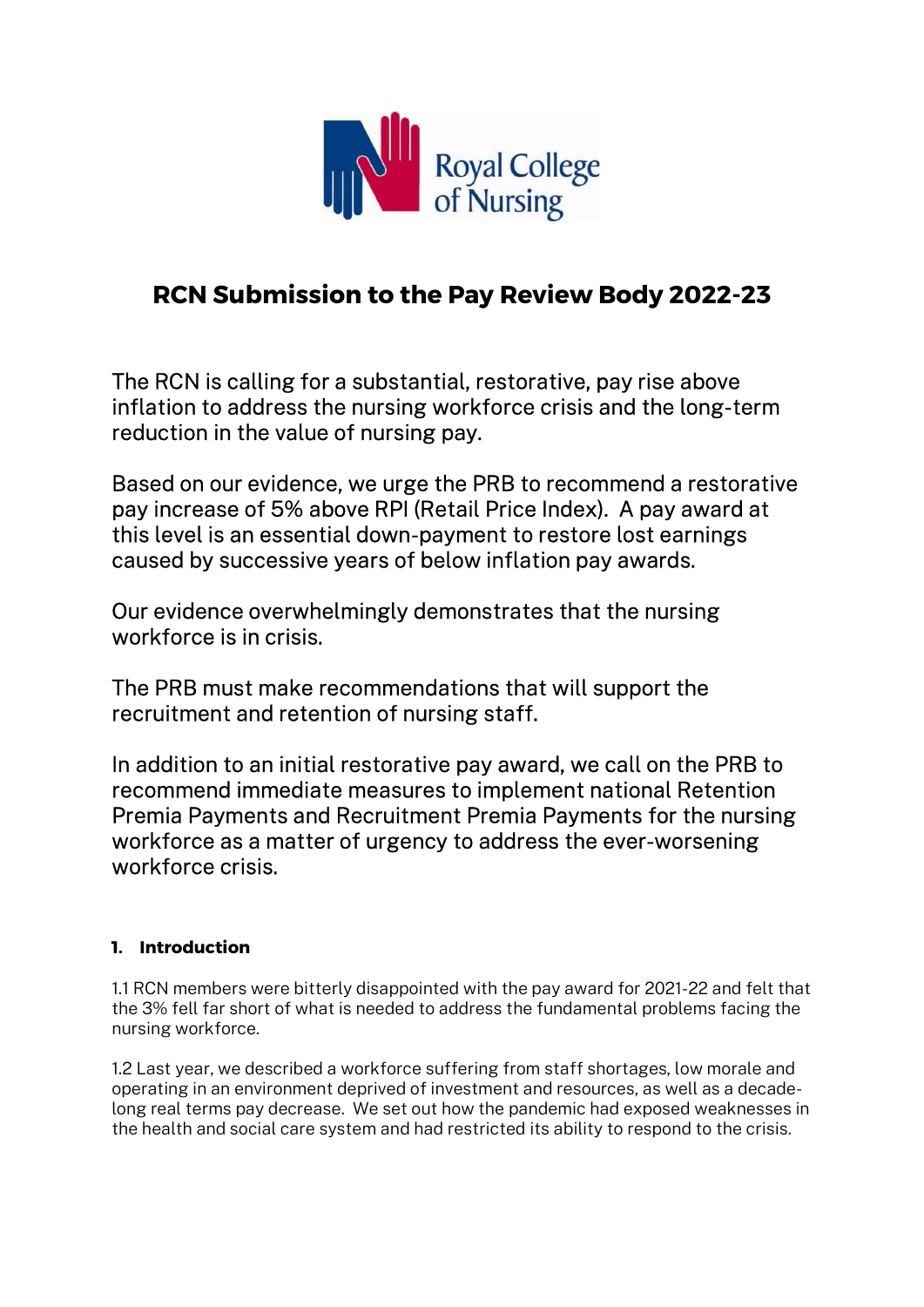1.3 At this point, the situation is even more critical. At the time of writing, the NHS is under intense pressure with a growing number of organisations having declared 'critical incidents' meaning they are unable to provide a range of critical services, as they struggle to cope with the impact of soaring staff absences caused by Covid-19 both within the NHS and the wider health and social care system.

1.4 These pressures have an intense impact on the nursing workforce who have been at the fore of the response to the pandemic. Many nurses and nursing support workers are now experiencing the toll of years of unrelenting pressure through physical and mental ill health and burnout while having to work in environments which are short of staff across all occupations. Working environments with workforce shortages and exhausted staff threaten patient care and compromise safety.

1.5 Dealing with these immediate pressures requires attention to services and staff, ensuring support for staff wellbeing in the workplace. The nursing workforce also requires planning and investment to develop sustainable supply to meet the needs of the population now and in the longer term, and to ensure staffing for safe and effective care in all health and care settings. Nursing is the largest safety critical profession in health care and must be prioritised to improve recruitment and retention. We cannot afford to lose any more nursing staff from the NHS.

1.6 RCN members were angered by the positions taken by the UK and devolved governments towards the 2021-22 pay award which failed to recognise the huge contribution made by nursing staff, particularly during the Covid-19 pandemic. While the pandemic has shone a light on the value of nursing to society and the workforce's knowledge, skills and capabilities, both the substance of the government's pay proposals and the delay in making their proposals undermined any faith staff have that they are valued, or respected, as a profession.

1.7 Nursing staff are dealing with unprecedented demand in health and care services across all settings as well as facing a massive backlog for care which has accumulated since the pandemic. Their commitment to safe and effective care will only be further undermined by the lack of recognition for their work. This will in turn impact on the NHS in the long term.

1.8 Once again, the RCN calls on the NHS Pay Review Body (PRB) to resist government attempts to restrict its remit and we urge the Review Body to assert its independence to make wide ranging and meaningful recommendations. We also press the PRB to conclude the process as quickly as possible to avoid another demoralising delay for staff.

1.9 The NHS is already experiencing a severe staffing crisis which risks getting worse as nursing staff lose faith that things will improve. Investment is needed to support shortterm and longer-term workforce planning to improve recruitment and retention and to ensure safe staffing. At the heart of this is a significant pay rise that reflects staff commitment and contribution and addresses years of underfunding. This pay rise must be fully funded and must not force a trade-off between staff numbers and a meaningful pay uplift.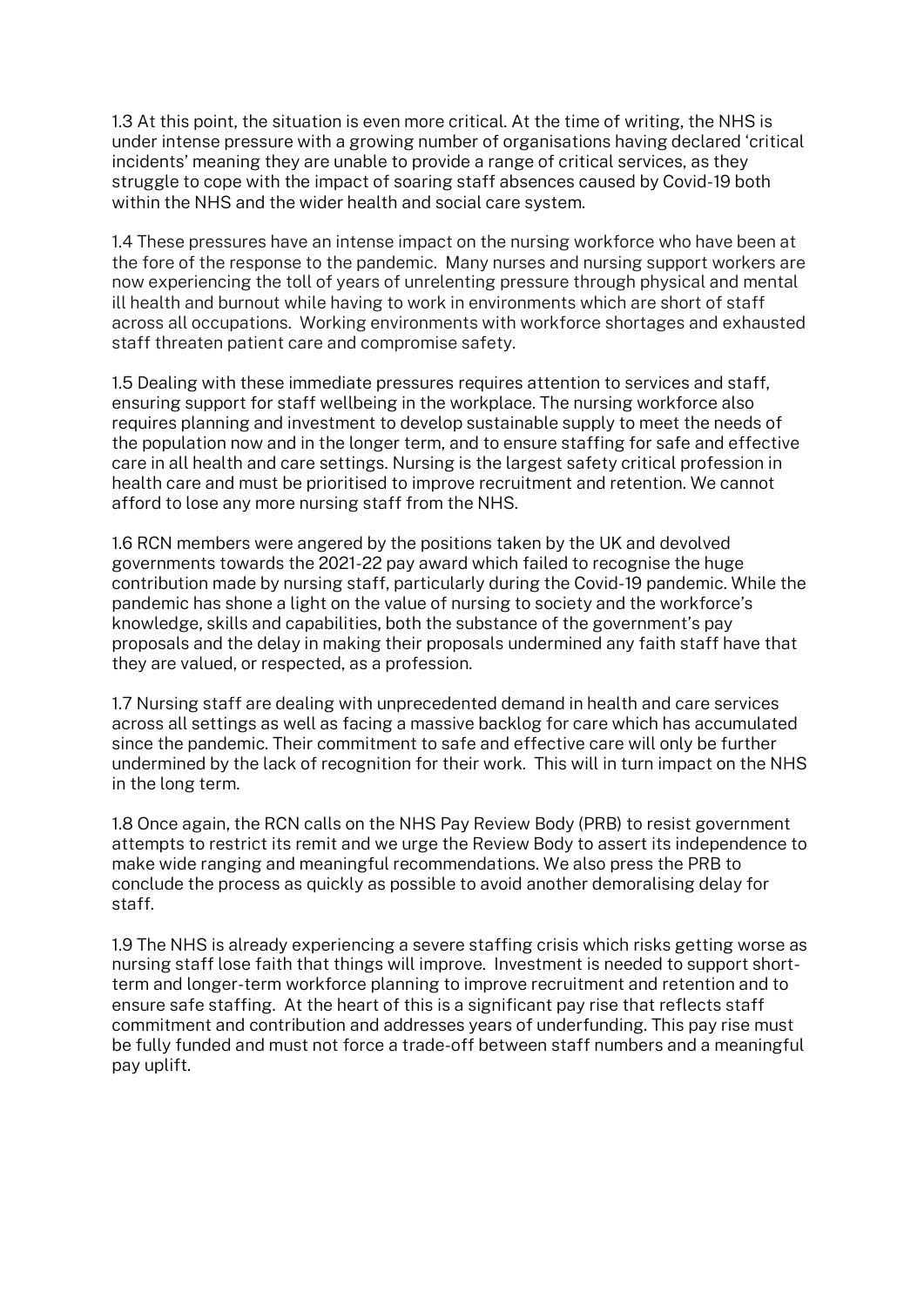1.10 We call on the PRB to recommend a substantial pay award that will:

- o ensure that nursing and other NHS staff can cope with rising and rapidly fluctuating costs which may change significantly over the pay year
- $\circ$  begin restoration of 'lost ground' against inflation as part of an overall commitment to pay restoration with a clear timetable/timescale and with 2022- 2023 being a significant 'down-payment'
- o eliminate the impact of increases to pension contributions
- o eliminate the increase in National Insurance contributions
- o benchmark the bottom of the structure against the Real Living Wage.

1.11 We also expect the PRB to emphasise the necessity of full and effective implementation and maximisation of the NHS Agenda for Change (AfC) terms and conditions, by employers, to retain existing staff.

1.12 Without all these measures, more nursing staff will be lost, patient safety will be further compromised, and the NHS will simply be unable to recover.

### 2. The nursing workforce crisis

Nursing staff shortages were already severe, sustained and unresolved prior to the pandemic, but the scale of the issue has only worsened over the last two years. There are currently around 46,000 NHS nursing workforce vacancies across the UK<sup>1</sup>, and high numbers of nursing staff absent from work due to Covid-19 and sickness, including work-related stress.

The nursing workforce crisis is the biggest risk to patient care, and issues with nurse retention, absences and their ability to carry out safe and effective care will not be addressed without a significant pay award that sufficiently remunerates and recognises the nursing workforce for their skills, commitment and hard work – particularly over the course of the pandemic.

2.1 The NHS is under extreme pressure, with the number of people waiting for routine hospital treatment soaring, A&E waiting times at a record high and ambulance response times increasing every day. The pandemic has also created additional health care needs, particularly for mental health support while capacity and workforce issues in social care are impacting on NHS services.

2.2 The NHS entered the pandemic with growing waiting lists, missed performance targets and workforce shortages. The response to the pandemic has meant attention has been diverted elsewhere and exacerbated all these problems. Both the NHS and social care workforces are under resourced, overstretched and exhausted.

2.3 Nursing and other NHS staff are buckling under extreme pressure and accumulated fatigue, experiencing burnout and related psychological trauma. The mental and physical health impacts of Covid-19 are translating into serious retention pressures, the full impact of which is yet to be fully realised.

<sup>&</sup>lt;sup>1</sup> Northern Ireland health and social care (HSC) workforce vacancies September 2021; NHS Scotland Workforce; RCN Wales: Nursing in numbers; NHS Vacancy Statistics - England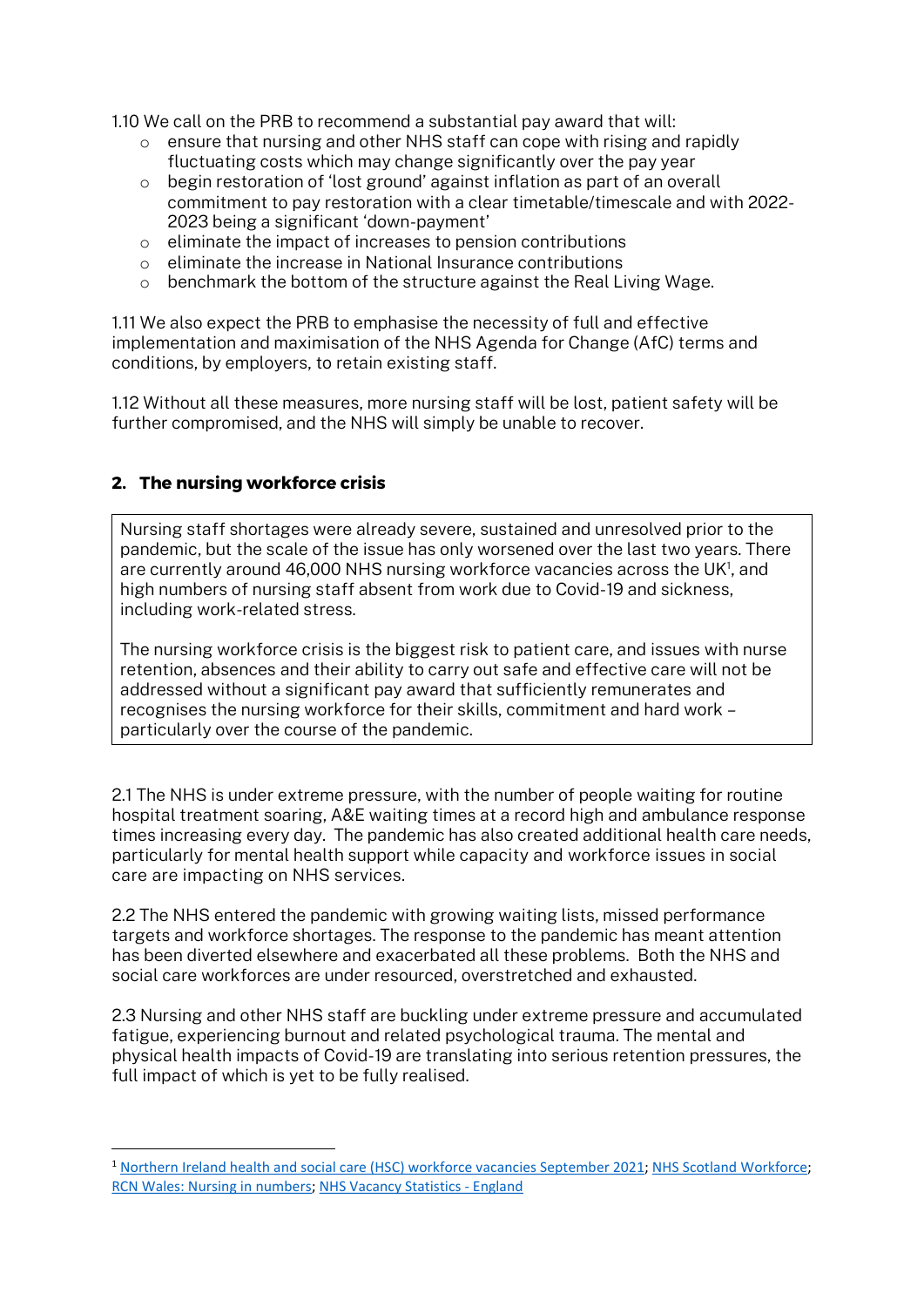2.4 The RCN is concerned about the impact of increased demand on the ability to provide safe nursing care; we have had an increasing and concerning number of reports from our members of working in environments with unsafe nursing staff to patient ratios. We have also communicated our concerns about insufficient provision for breaks and respite for nursing staff working under extreme pressure.

2.5 The RCN biannual report on UK staffing for safe and effective care, which incorporates the RCN Labour Market Review analysis of the nursing workforce, pays particular attention to the NHS. This report shows that while there has been an increase in workforce numbers between 2016 and 2021, this not only follows years of very slow growth (particularly between 2010 and 2014) but also increase in demand. Moreover, the nursing support workforce grew at a faster rate than the registered nursing workforce across all four countries. This is an indication of the increase in substitution of the registered nurse role with support roles, which has serious implications for patient care and safety.

- In England, the FTE (Full-Time Equivalent) registered nursing workforce has grown by 9.4% between 2016 and 2021. In comparison the nursing support workforce has grown by 17.1% while the whole NHS workforce has grown by  $16.8\%$ <sup>2</sup>.
- $\bullet$  In Wales, the registered nurse workforce has grown by 9.8% while the nursing support workforce has grown by 16.6%<sup>3</sup>.
- In Scotland the number of registered nurses grew by 6.9% between 2016 and 2021 and the number of nursing support staff grew by 13.2%.<sup>4</sup>
- In Northern Ireland, the number of registered nurses has grown by 9.7% and the number of nursing support staff has grown by 15.7%.<sup>5</sup>

2.6 There are other common trends across the four countries, including a worrying decrease in the number of nursing staff in certain work areas, most notably learning disabilities. In England, there has also been a marked drop in the number of health visitors (33% fewer since 2016).

2.7 The number of nurses leaving the NMC register in the UK has significantly risen over 2020-21, with a total of 2,372 leavers – an increase of 11.3% from 2020 figures $^6$ . The percentages of nurses leaving the register were most concerning for Northern Ireland, with a 20.5% increase in leavers over 2020-21, and England, with a 12% increase in leavers over the same period. $7$ 

2.8 There are also high vacancy rates across the NHS. Latest figures show that the registered nursing vacancy rate was estimated to be 10.5% in the second quarter of 2021 in England<sup>8</sup> and 11.4% in Northern Ireland in June 2021<sup>9</sup>. The nursing workforce vacancy

<sup>&</sup>lt;sup>2</sup> NHS Workforce Statistics - August 2021 (Including selected provisional statistics for September 2021) - NHS Digital

<sup>3</sup> NHS staff (gov.wales)

<sup>4</sup> NHS Scotland Workforce Data

<sup>5</sup> Northern Ireland health and social care (HSC) workforce census March 2021 | Department of Health (healthni.gov.uk)

<sup>6</sup> Nursing and Midwifery Council registration statistics 2021

<sup>7</sup> Ibid

<sup>8</sup> NHS Vacancy Statistics (and previous NHS Vacancies Survey) - NHS Digital

<sup>9</sup> Northern Ireland health and social care (HSC) workforce vacancies September 2021 | Department of Health (health-ni.gov.uk)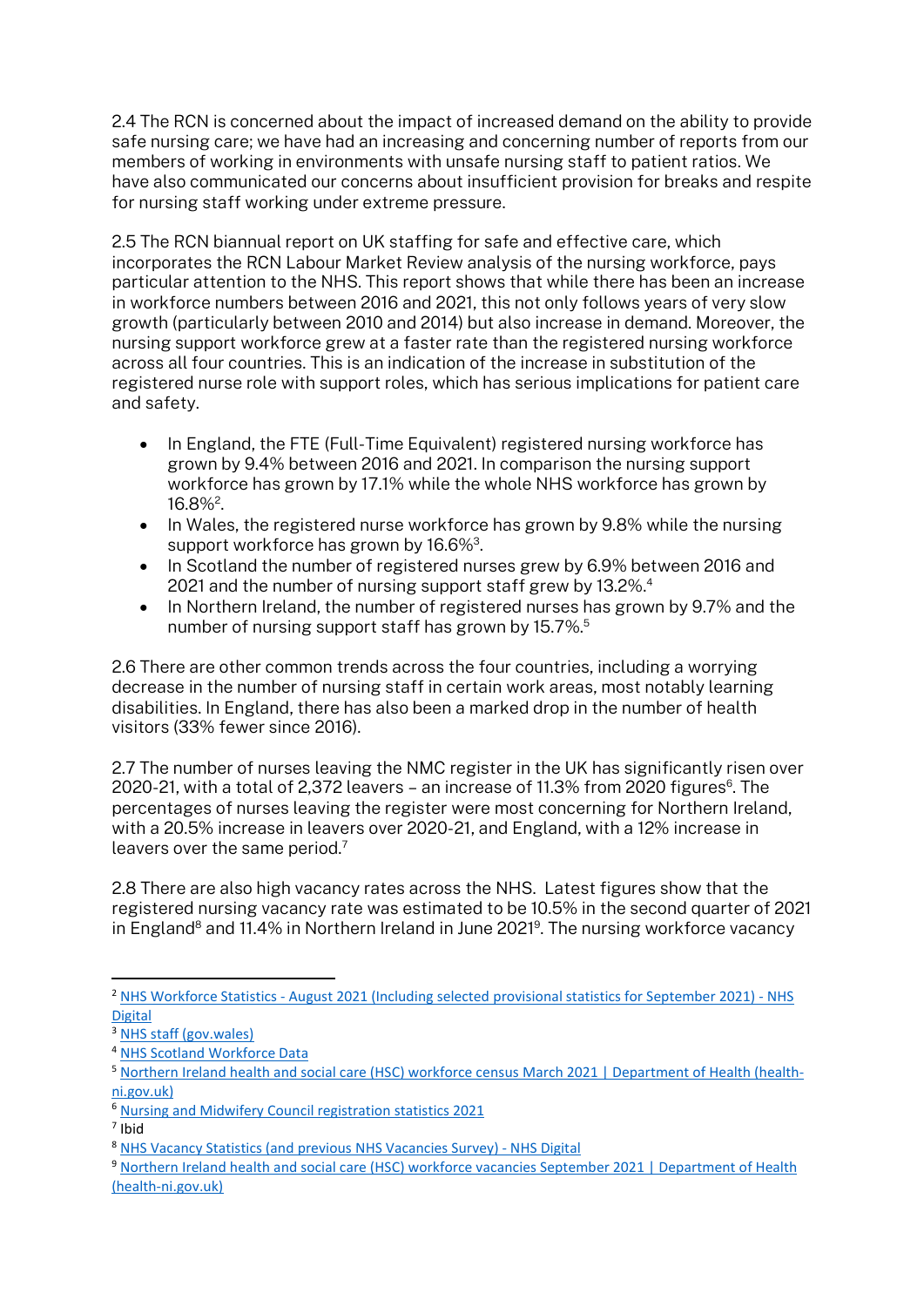rate was estimated to be 8.2% in Scotland as at September 2021<sup>10</sup>. Rising vacancy rates have a profound impact on the NHS and its ability to deliver safe and effective care. Staffing shortages are to some extent covered by agency and bank staff and while temporary arrangements provide a short-term fix, the result is unstable staffing, as well as significant growth in costs associated with bank or agency spend.

## Recruitment and Retention

"Pay is not worth the stress of working in ITU let alone during a pandemic. I quit my permanent post and am now on the bank. I no longer have to pay childcare costs and only work when I want to. My work life balance is much better. I can get paid £10 more per hour to deliver flu vaccines, far less complicated than keeping someone alive on a ventilator while wearing full PPE, the current level of pay is no incentive for people to work for the NHS."

# Band 5 staff nurse, acute/urgent setting, England

2.9 Among all respondents to the RCN Employment Survey working in the NHS, 19% reported they were actively planning to leave their job and a further 40% said they were thinking of leaving their job. Figure 1 shows that staff employed in Band 5 are most likely to state they were planning to leave their job or thinking of leaving their job.

2.10 Only 18% were exclusively considering the NHS for their next job, with a further six per cent stating they were considering a nursing or health care related role outside the NHS. Another third (36%) stated they would consider a nursing or health care related role either in the NHS or outside the NHS. Staff turnover is a normal feature of any organisation, yet these are worrying findings for the NHS which will increasingly rely on retention of staff.

2.11 Moreover, considering the age profile of the nursing workforce, it is concerning that a high number are planning to retire from the NHS. The RCN Employment Survey found that 21% of respondents aged 55-64 are planning to retire, meaning the loss of skill and experience to the NHS.

<sup>10</sup> NHS Scotland Workforce Data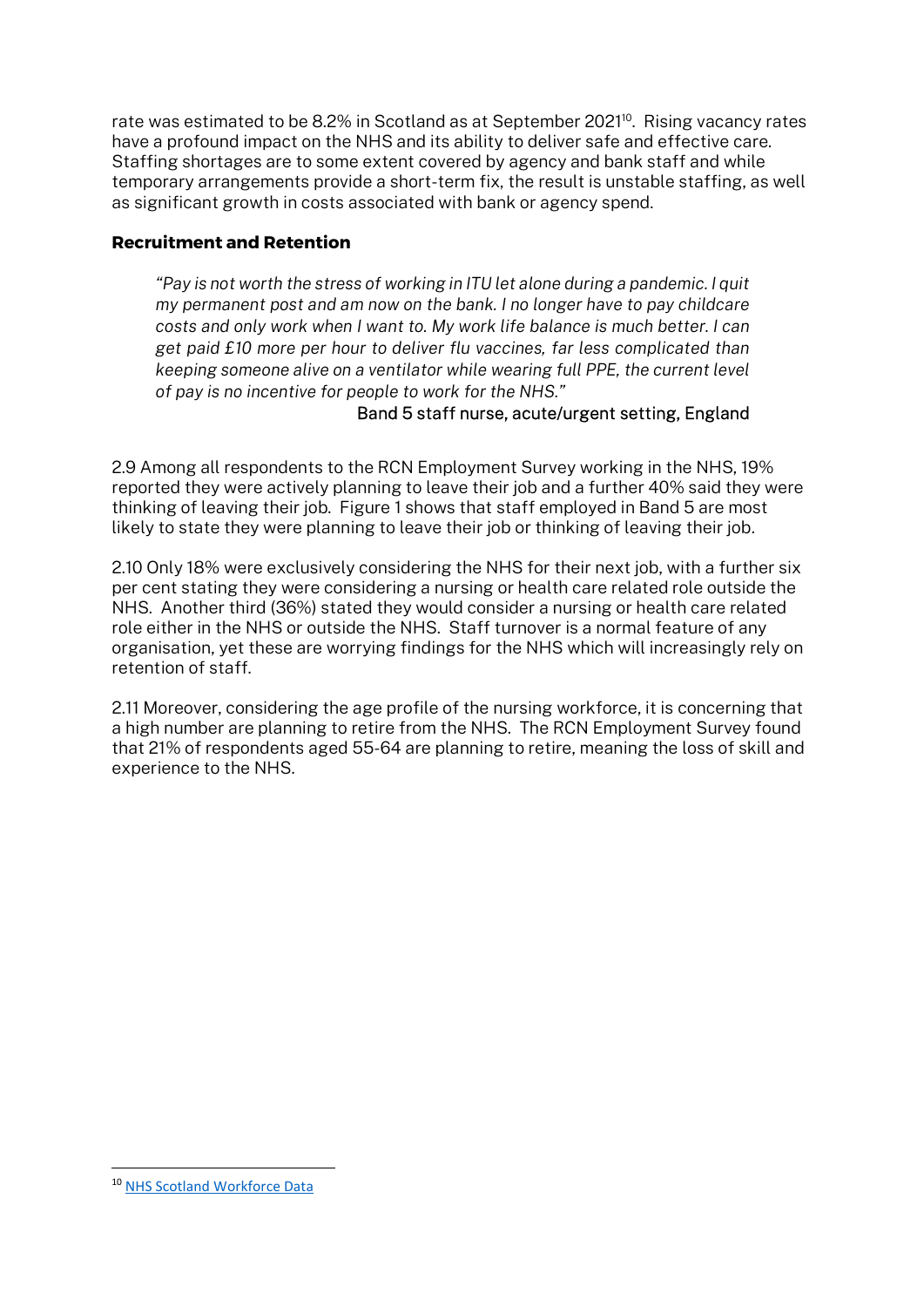



Source: NHS respondents to the RCN Employment Survey

2.12 The main reason respondents pointed to them considering a new job was feeling undervalued, indicating many are feeling underappreciated and underpaid.

- Feeling undervalued: 71.5%
- Too much pressure : 63.2%
- Staffing levels are too low: 62.3%
- Feeling exhausted: 61.3%
- Levels of pay are too low: 56.3%
- Not enough managerial support: 46.3%
- My own stress levels: 43.0%
- Looking for a new challenge: 19.7%
- Retirement: 17.7%
- Seeking promotion: 15.2%

2.13 Data for the England NHS workforce shows that the top categorised reasons (after 'unknown' reasons are removed) given by registered nurses and health visitors for leaving their role are: retirement at pension age; flexible, early or ill health retirement; voluntary resignation for relocation reasons; and voluntary resignation because of worklife balance.<sup>11</sup> These figures point to the need to support retention through attention being paid to adapting working conditions to suit nursing staff at different life stages.

<sup>11</sup> https://digital.nhs.uk/supplementary-information/2021/hchs-staff-leavers-by-staff-group-and-reason-forleaving-mar20-to-mar21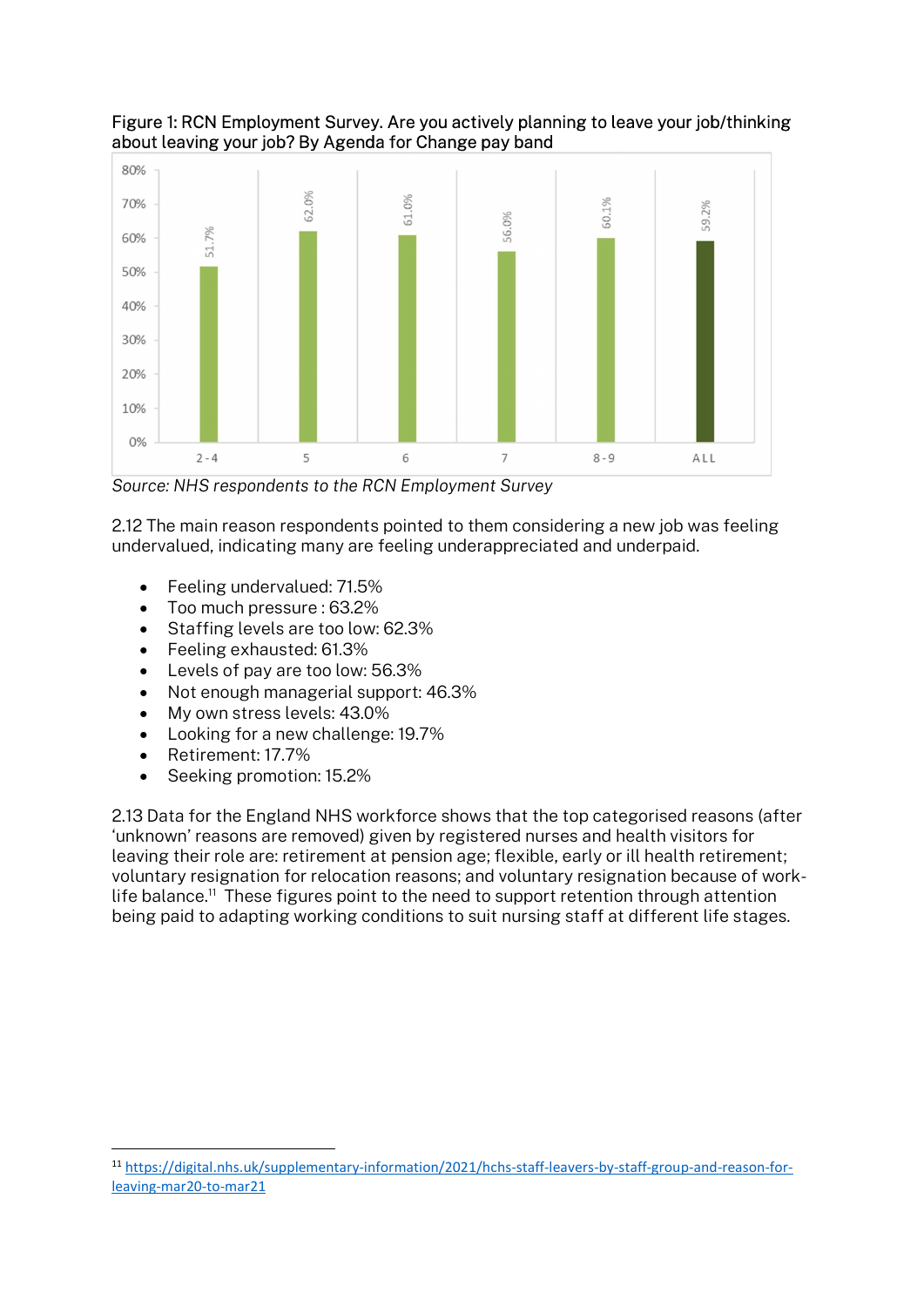|                                           | Registered    | Health          |
|-------------------------------------------|---------------|-----------------|
|                                           | <b>Nurses</b> | <b>Visitors</b> |
| Retirement Age                            | 25.2%         | 32.7%           |
| Voluntary Resignation - Relocation        | 15.8%         | 6.7%            |
| Voluntary Resignation - Work Life Balance | 14.6%         | 17.2%           |
| Early/flexible/ill health retirement      | 5.2%          | 7.3%            |

# Table 1. NHS England. Reasons for leaving, 2020-21

Source: NHS Digital

### Government and Employer Strategies on Recruitment and Retention

2.14 In their 2019 General Election Manifesto, the Conservative Party made a commitment to securing 50,000 more nurses in England by 2024/25<sup>12</sup>. This commitment is not based on transparent forecasting or modelling; there is no detail on where there are particular shortfalls. Moreover, it is not sufficient to address either the increased demand, on the nursing workforce, nor the proportion of that workforce nearing retirement age.

2.15 The RCN has made clear that overarching legal duties and accountability for all those who contribute to workforce supply and planning must be created through primary legislation. This includes accountability for workforce planning to be held by the Secretary of State for Health and Social Care. The RCN has made an urgent request for this through an amendment to the Health and Care Bill, which asks that the Secretary of State publishes a report on workforce planning and safe staffing, at least every five years. The RCN recommend that the workforce plan must include:

- a. actions to ensure the health and care workforce meets the numbers and skillmix required to meet workforce requirements
- b. equality impact assessments for planned action for both workforce and population
- c. application of lessons learnt from formal reviews and commissions concerning safety incidents
- d. measures to promote retention, recruitment, remuneration and supply of the workforce
- e. due regard for and the promotion of workplace health and safety, including provision of safety equipment and clear mechanisms for staff to raise concerns.

2.16 The International Council of Nurses has highlighted how the pandemic has exacerbated the crisis in the global nursing workforce<sup>13</sup>. Their 2021 report Sustain and Retain in 2022 and Beyond highlights the impact of the pandemic on burnout and retention, with estimates of a global shortage of 13 million nurses over the next decade, if more action is not taken. It states that without nurses, "it is clear our health systems would collapse." It calls on all health systems, including the UK, to deliver ten-year plans that would guarantee investments to stabilize and build the nursing workforce, including interventions to improve retention, focused on ensuring adequate staffing levels, providing attractive working conditions, pay and career opportunities.

<sup>12</sup> Conservative Manifesto 2019.

<sup>13</sup> www.icn.ch/news/new-report-calls-global-action-plan-address-nursing-workforce-crisis-and-preventavoidable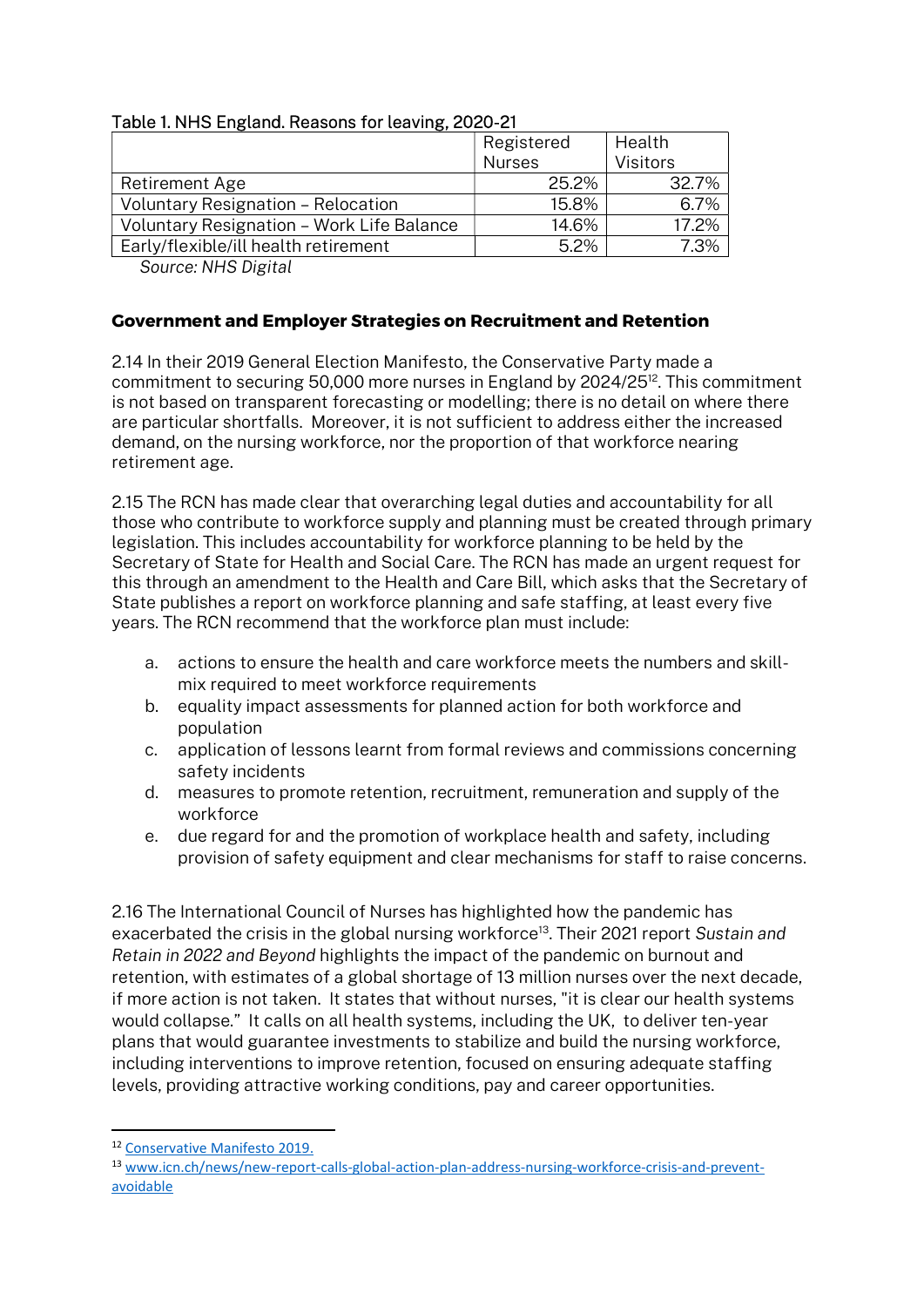2.17 The RCN is clear that the changes required to improve nursing retention and deliver safe and effective care will only be made possible through a coordinated, legally accountable plan held by Government.

2.18 We have also called for nurses to remain on the Shortage of Occupation List to ensure that international nurses continue to have a route to employment within the UK as well as fair and equitable migration policies, and improved working conditions. However, we are clear that it is not sustainable to rely solely on international recruitment to plug workforce gaps. International recruitment must be part of a transparent Government strategy to grow and develop a sustainable healthcare workforce.

# 3. The economic context

3.1 In the decade after the global financial crisis, inflation rarely exceeded the Bank of England target and wage growth was weak, with the spending power of average hourly pay about the same at the start of 2020 as it had been in the mid-2000s.

3.2 Inflation is now at the highest level seen since 2008 and the causes of higher prices are clear – higher demand for goods has met bottlenecks in supply chains, while the biggest contributor is higher fuel costs. Supply side constraints and energy shortages are therefore driving price increases, indicating 'cost-push' rather than 'demand-pull' inflation.

3.3 The 2021-22 pay award of 3% failed to compensate for a decade-long period of pay stagnation and has been outstripped by rising costs. The annual inflation rate (RPI) for 2021 reached 4.1% meaning, the 2021-22 pay award represents a real terms cut in wages for nursing and other NHS staff. By December the 2020-21 pay award had resulted in a real terms loss of £232 in annual salary for an NHS worker employed at the top of Band 3, and a real terms loss of £336 for someone employed at the top of Band 5. Inflation is forecast to continue to grow over the next few months meaning the continued shrinking of nursing staff's pay packets. The 2022-23 award must consider current and projected inflation, higher energy costs, and higher pension and National Insurance contributions.

3.4 Any concerns about pay awards in the NHS initiating or adding to a wage-inflation spiral are unfounded since wage increases are being eaten up by the soaring cost of essential goods. Latest average weekly earnings (AWE) data shows that pay movements are actually on a downward trend, despite moves by employers in some sectors dealing with acute recruitment and retention problems by raising starting salaries or paying bonuses. In September to November 2021, annual growth in average total pay (including bonuses) was 4.2% and regular pay (excluding bonuses) was 3.8%.<sup>14</sup> The Consumer Prices Index (CPIH) rose by 4.8% in the 12 months to December 2021 and the Retail Prices Index (RPI) rose by 7.5%, meaning earnings did not rise in real terms over this period.

3.5 The RCN repeats its assertion made to the Pay Review Body in the last pay round, that a 'substantial pay rise for NHS staff will not only help to redress the chronic underinvestment in the workforce but will provide a virtuous circle effect within a wider economic stimulus programme, serving to boost the whole economy'. As shown in the modelling undertaken by London Economics, a significant pay rise would result in an

<sup>14</sup> Labour market overview, UK - Office for National Statistics (ons.gov.uk)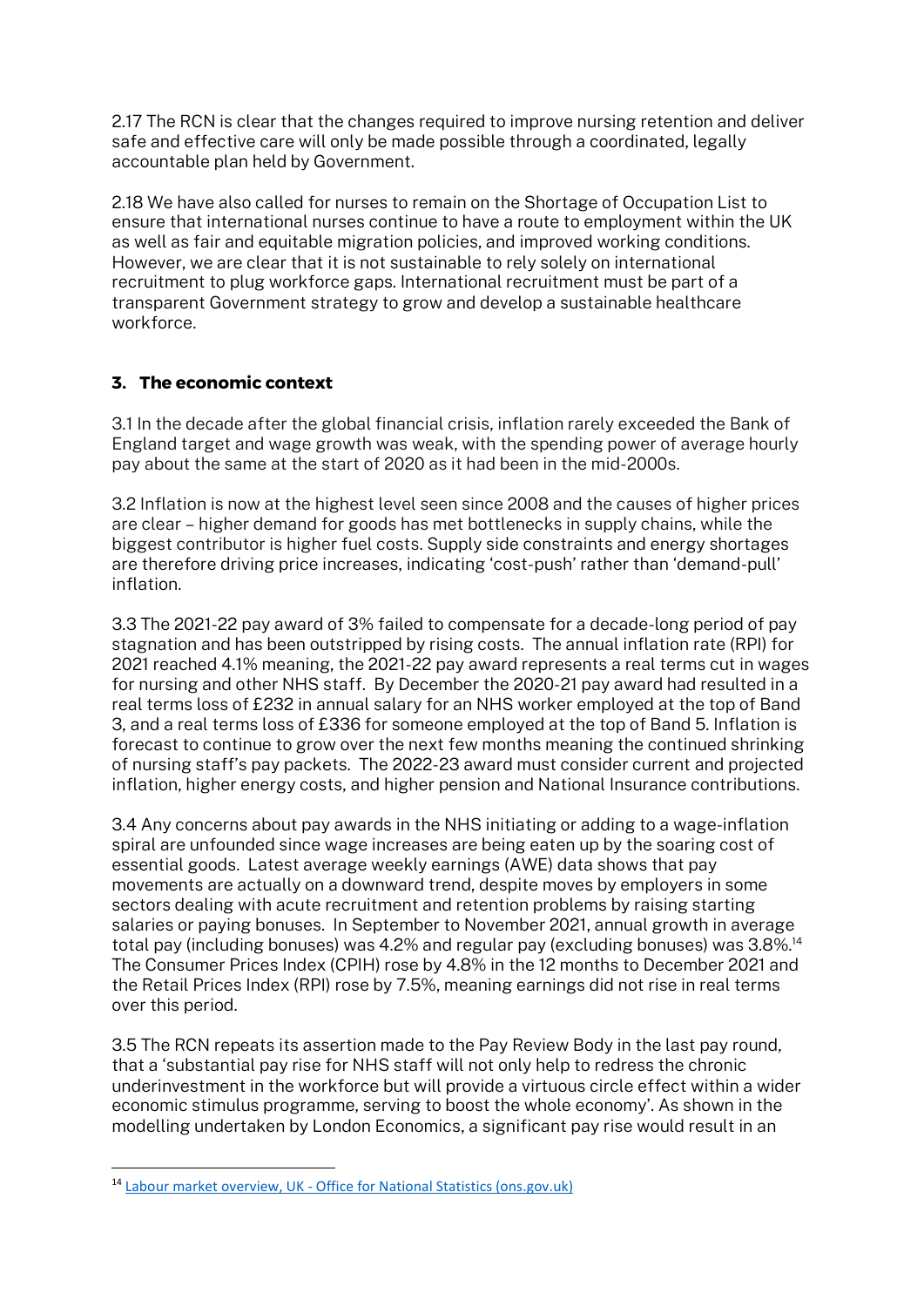increase in income tax and National Insurance contributions, as well as multiplier effects from extra spending of disposable income to the wider economy. This creates both further indirect and induced employment gains in other sectors. NHS organisations are major employers in many towns and cities, and directly and indirectly support skilled jobs in health and social care and through supply chains. Investment in our social infrastructure therefore produces gains through a short-term economic boost as well as contributing to longer-term goals.

3.6 In the short term, NHS staff are facing significant financial pressures with the most significant recent and forecast rise in household costs coming from increases in gas and electricity prices. The cap on tariffs which is set by Ofgem rose in October 2021 to a record high and is set to rise again in April 2022 meaning a further hike in bills. The Bank of England expects the caps to increase from their current level by 20% for electricity and 35% for gas, leading to year-on-year energy inflation rates of 31% and 58% respectively in April.

3.7 Changes to National Insurance contributions and proposed pension contributions will also hit pay packets in 2022. We have set out our opposition to both changes as, combined with rising inflation, there is now a triple threat to take home pay and standard of living.

3.8 Table 2 uses current Agenda for Change salary points to illustrate first the impact of the National Insurance increase alone, then combined with the pension contribution increase.

3.9 These figures, which do not factor in any pay uplift for 2022-23 show that the takehome pay for a full-time nurse employed at the top of Band 5 will be £275 lower than in 2021 due to the National Insurance contribution increase. To compensate for this drop in earnings, the Band 5 salary point will have to rise by 1.5% to £32,000 just for take home pay to stay still before any impact of inflation is considered.

3.10 The combined impact of the National Insurance increase and the pension contribution increase is a £401 drop in take-home pay. To compensate for this drop in earnings, the Band 5 salary point will have to rise by 2.1% to £32,210 just for take-home pay to stay still, again before any impact of inflation is considered.

|                       | 2021-22 | 2022-23<br><b>National Insurance</b><br>increase | 2022-23 National<br>Insurance and<br>pension<br>contribution<br>increase |
|-----------------------|---------|--------------------------------------------------|--------------------------------------------------------------------------|
| Salary                | £31,534 | £31,534                                          | £31,534                                                                  |
| Pension contribution  | £2,933  | £2,933                                           | £3,090                                                                   |
| National Insurance    | £2,636  | £2,910                                           | £2,910                                                                   |
| Net pay               | £22,759 | £22,485                                          | £22,358                                                                  |
| Difference in net pay |         | $-E275$                                          | $-E401$                                                                  |

#### Table 2: Impact of National Insurance and pension contribution increases on Band 5 salary (top point)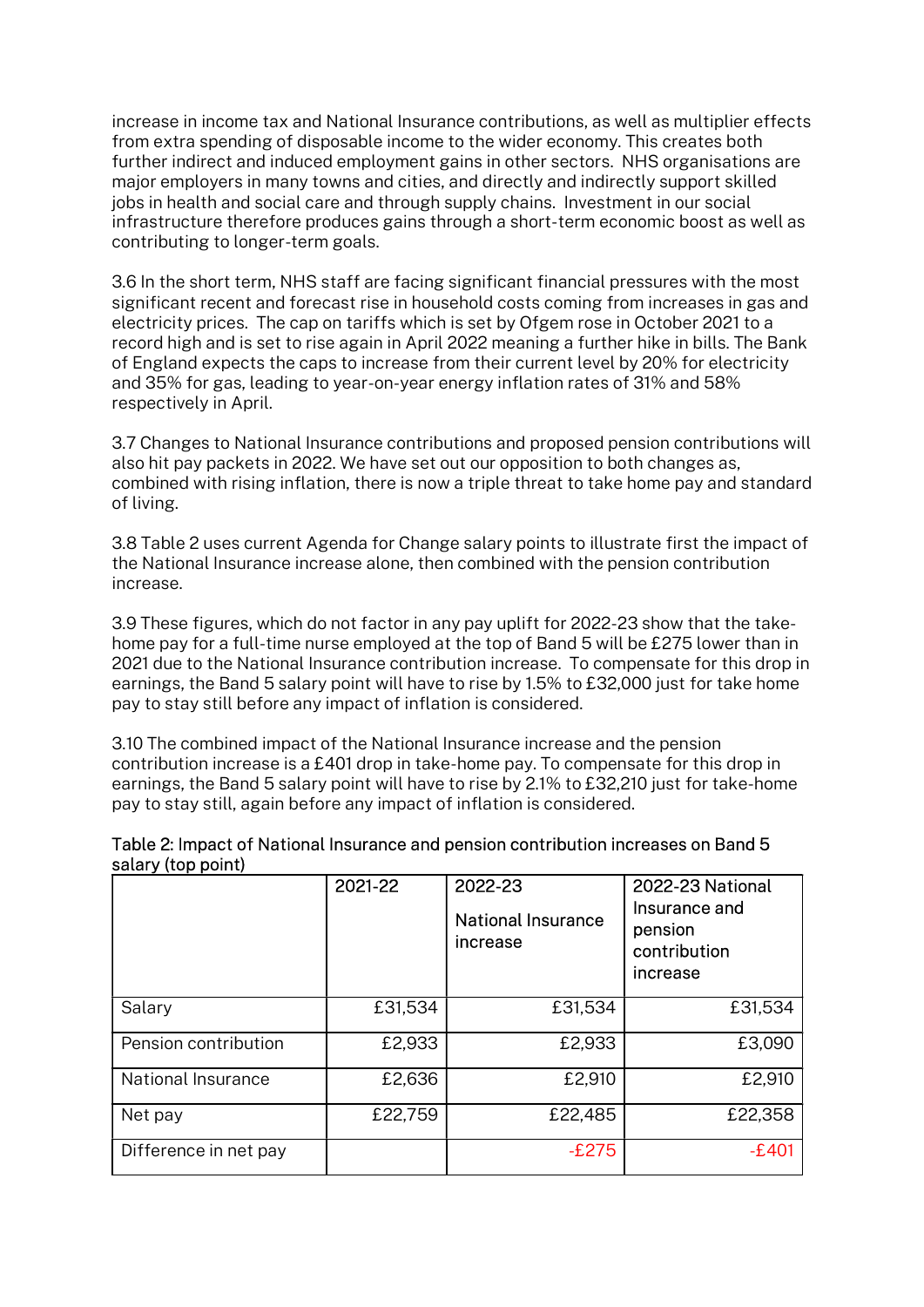3.11 When factoring in the National Insurance and pension changes, along with the recent and forecast rises in cost of living, the potential impact on nursing pay is stark. Nursing staff are acutely aware of these and other rising costs and are expectant that the 2022-23 pay award will take into account the financial pressures they face.

3.12 Nursing staff are also aware of pay rises awarded in other sectors dealing with staffing shortages and see an economy beset with structural problems which fails to fully value caring and nursing roles.

"Nurses have never been recognised for their importance in society. Lorry drivers even get paid more than us... I feel devalued, taken for granted, demoralised... if I didn't have a mortgage I would leave."

#### Band 5 community nurse, England

"We are short of 40,000 nurses and by Boris Johnson's thinking, should be commanding a large salary to attract in a vast number of recruits."

#### Band 5 staff nurse, acute/urgent setting, England

3.13 The 2021-22 pay award has routinely been described by RCN members as an insult to nursing staff during the pandemic and meant they did not feel valued by the government.

"Many years of pay freezes has been a large pay cut in real terms. 3% is a real insult given what my team and I have had to do since the start of the pandemic." Band 7 sister/charge nurse, acute/urgent setting, England

"Pay has not kept level with inflation, and the 3% we have now been given does not reflect the skill, commitment and caseload pressure we are experiencing. The government does not value our service at all."

## Band 7 Clinical nurse specialist, community setting, England

3.14 Analysis of Agenda for Change salary levels shows that the top point of pay bands have declined in real terms by between 8.8% and 13.7% between 2011 and 2021 showing the loss in value experienced by the nursing profession.

|                         | - - - - - - -          |
|-------------------------|------------------------|
| Top point of Agenda for | 2011-21 real terms gap |
| Change band             | (RPI)                  |
| Band 2                  | $-8.8%$                |
| Band 3                  | $-10.0\%$              |
| Band 4                  | $-11.1%$               |
| Band 5                  | $-11.1%$               |
| Band 6                  | $-11.1%$               |
| Band 7                  | $-11.1%$               |
| Band 8a                 | $-11.1%$               |
| Band 8b                 | $-11.1%$               |
| Band 8c                 | $-12.0%$               |
| Band 8d                 | $-12.9%$               |
| Band 9                  | $-13.7%$               |

#### Table 3: Real terms decline in value of Agenda for Change pay points 2011-21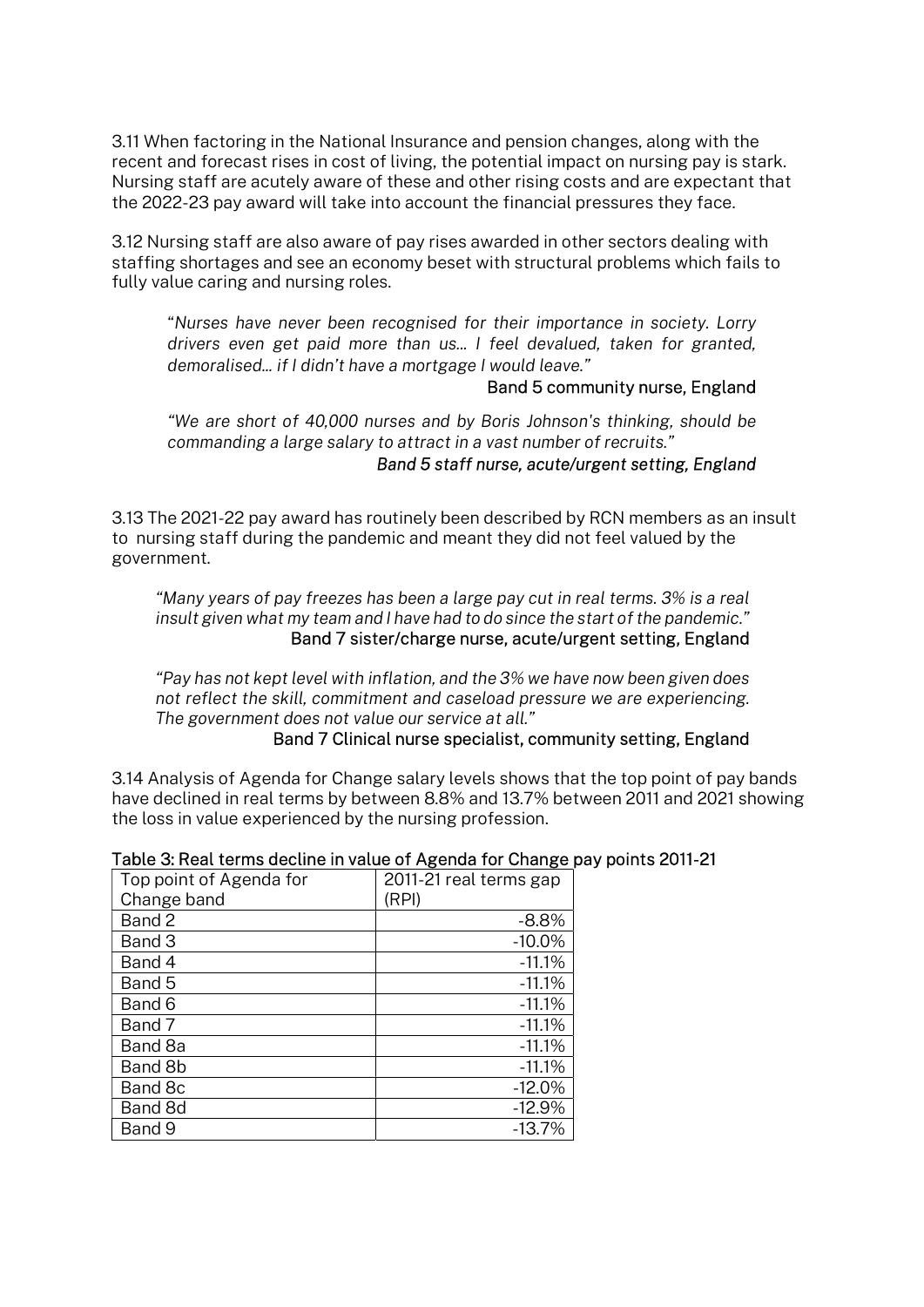3.15 Further analysis shows that average earnings (which include overtime, shift work payments and geographical allowances) have failed to keep up with the cost of living over the last decade. The cumulative effect of this weak growth is that nurses and health visitors have seen an average 8% real terms gap, while nursing support workers have lost 4.3% on total earnings.

|                            | Average real terms gap<br>2011-21 |  |
|----------------------------|-----------------------------------|--|
| Nursing workforce groups   |                                   |  |
| Nurses and health visitors | $-8.0\%$                          |  |
| Nursing support workers    | $-4.3\%$                          |  |

## Table 4: Real terms growth in average total earnings: NHS England

Source: NHS Digital; Office for National Statistics RPI All Items Index

3.16 Analysis by London Economics shows that against the background of wage stagnation across the UK economy over recent years, nursing has fared worse than a range of other professions, as a result of the erosion of pay levels against inflation. The London Economics' analysis of nurses' earning levels, using the UK Labour Force Survey highlights two main effects that have led to the erosion of living standards.

3.17 Firstly, low pay increases have seen nurses real pay decrease to a greater extent than many other occupations, and slipped down the income distribution from the 63rd to the 58th percentile between 2015 and 2019. Over this time, as average earnings across the whole economy experienced very low growth, nurses faced both an erosion in the value of earnings but also a substantial erosion of relative income against other workers. Secondly, this slippage in income distribution has meant that they have experienced a higher-than-average level of inflation compared to other workers, so typical nurses' purchases are now relatively more expensive on top of their income being lower.

# Dissatisfaction with pay among nursing staff

3.18 Figure 2 demonstrates that dissatisfaction in relation to pay bands has been gradually building since 2011, with over two thirds (69%) of members working in the NHS stating their pay is inappropriate, compared to 38% in 2011. Less than a quarter (21%) view their pay as appropriate compared to half (49%) in 2011.

3.19 Findings from the NHS Staff Survey show a similar downward trend in already low levels of satisfaction with pay levels, falling from 36% in 2019 to 33% in 2020 among registered nurses and midwives and from 25% to 22% among nursing and health care assistants.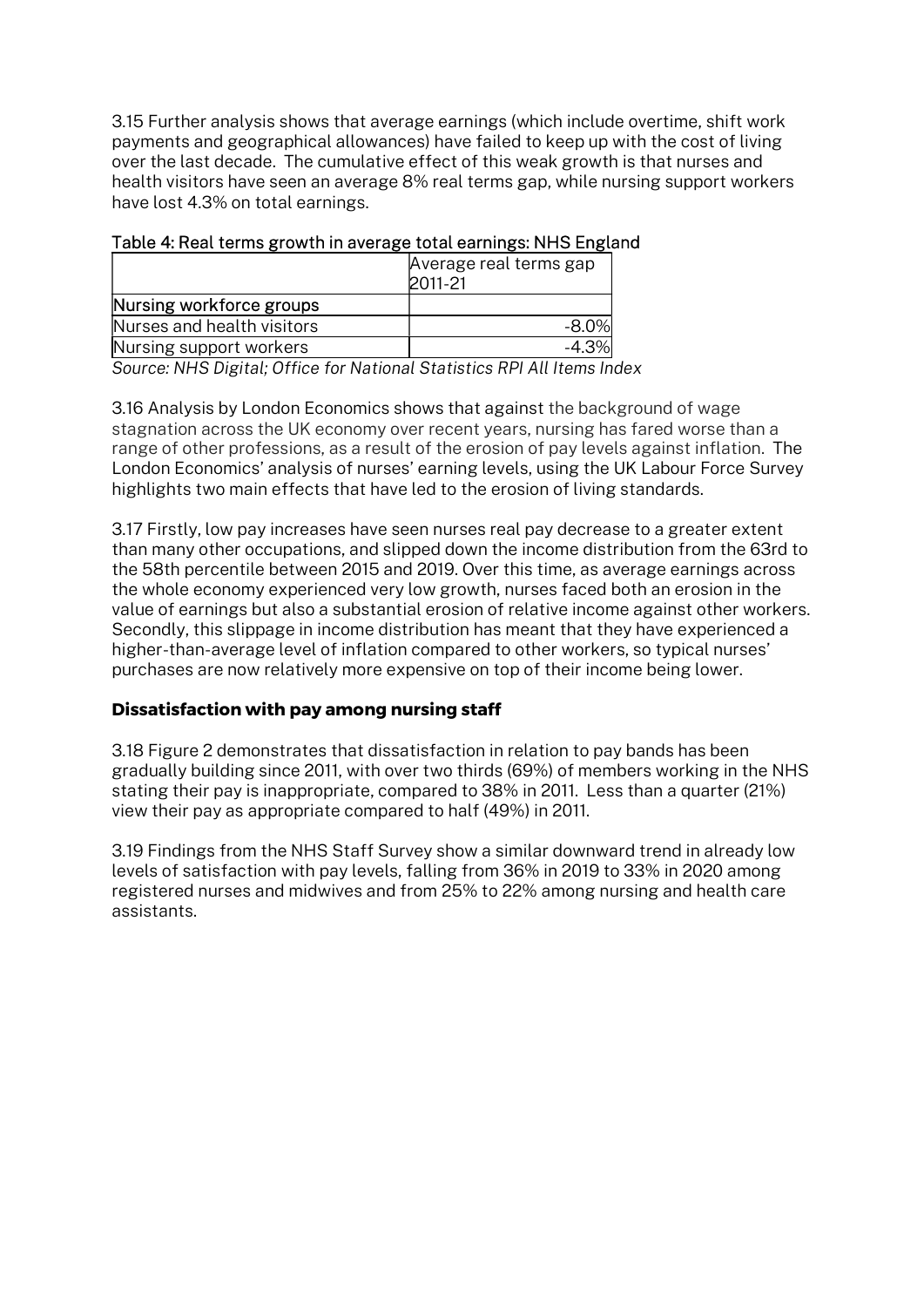

Figure 2. RCN Employment Survey: Views about pay grade/band, 2011-2021

Source: NHS respondents to the RCN Employment Survey





NHS Staff Survey 2020

# The need for investment in nursing pay

3.20 The cumulative impact of decade-long wage stagnation, combined with soaring cost of living pressures points to the need for a significant above inflation pay uplift at the core of a package of measures to address the workforce crisis.

3.21 In addition to an above inflation pay increase, we also call for the establishment of a national recruitment and/or retention premia for the entire nursing workforce. We have demonstrated above the level of staffing crisis that exists within the NHS at this time and the economic need for a national recruitment and/or retention premia for the nursing has never been more necessary.

3.22 The national terms and conditions of service provide employers with the ability to utilise recruitment and retention premia locally where market pressures arise. This is rarely utilised. However, the PRB can recommend national recruitment and/or retention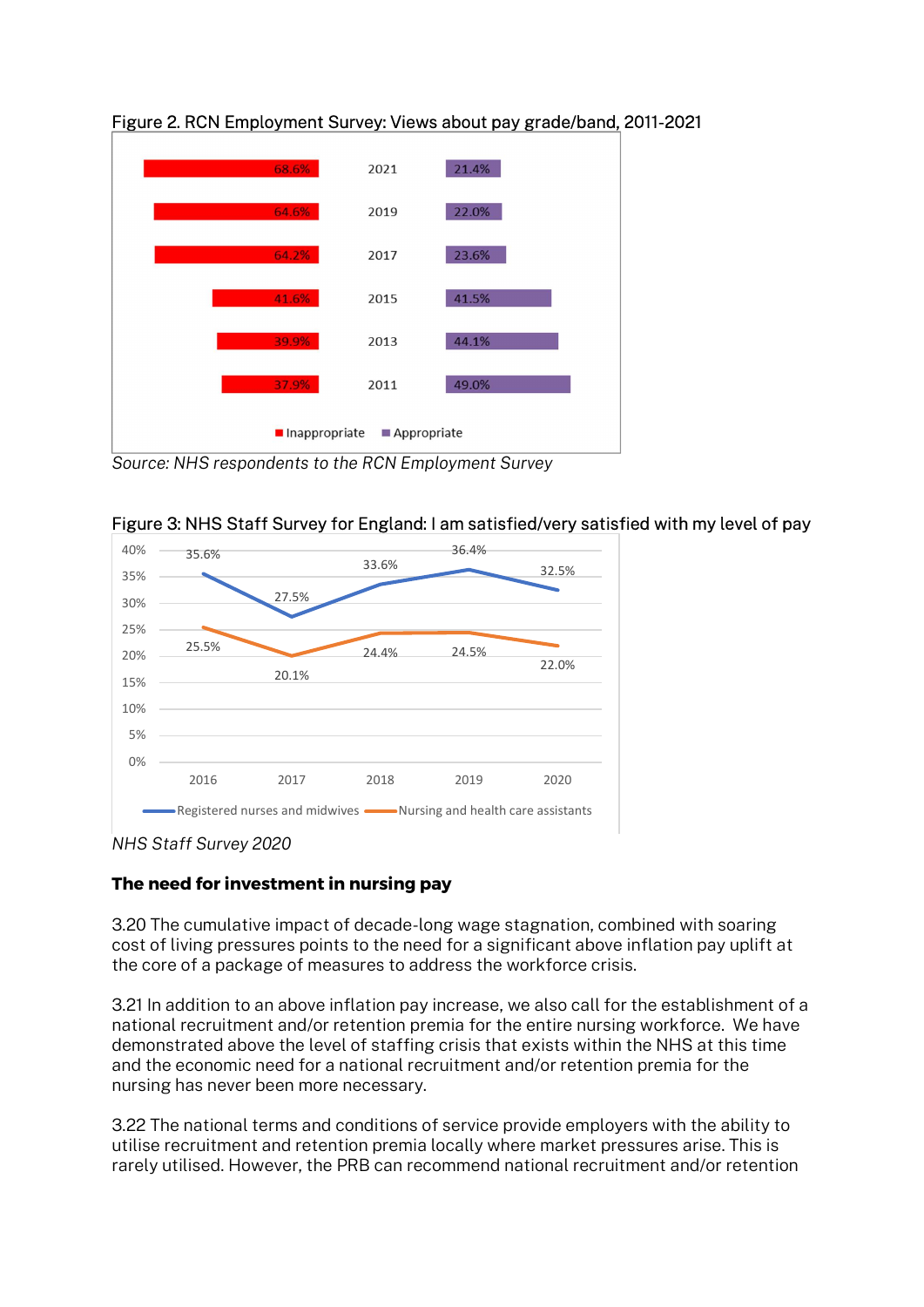premia payments for groups of staff where there are national recruitment or retention pressures. We assert this is amply demonstrated by our evidence in respect of the nursing workforce.

3.23 We consider this an important and immediate action to improve stability for the nursing profession. Without a pay premia of this nature, the nursing workforce will continue to haemorrhage staff which will in turn compromise patient safety and the quality of care.

We call on the PRB to recommend a substantial pay award that will:

- o ensure that nursing and other NHS staff can cope with rising and rapidly fluctuating costs which may change significantly over the pay year
- $\circ$  begin restoration of 'lost ground' against inflation as part of an overall commitment to pay restoration with a clear timetable/timescale and with 2022- 2023 being a significant 'down-payment'
- o eliminate the impact of increases to pension contributions
- o eliminate the increase in National Insurance contributions
- o benchmark the bottom of the structure against the Real Living Wage.

# 4. Terms and Conditions (Agenda for Change)

4.1 We note the Pay Review Body's observations in the 34th report, setting out concerns about nursing pay.

4.2 As a pay structure, Agenda for Change ensures equal pay for work of equal value as it is underpinned by an analytical job evaluation scheme. Job evaluation is a key component of AfC and it is important that job profiles are kept up to date to reflect the complexity of modern nursing. As highlighted in the RCN's report Gender and Nursing as a Profession: Valuing nurses and paying them their worth, there are problems with AfC job evaluation structures which fail to accurately and fully measure the technical, productive, cognitive and emotional aspects of the nursing role.15 On this basis, the RCN has requested that the NHS Staff Council undertake a review of national nursing profiles as a matter of urgency. The Job Evaluation (JE) Group is due to commence work on this review in 2022 and we will report back to the PRB on progress. However, the JE Group has indicated this project could take up to three years to complete and we trust the PRB will agree that nurses cannot wait that long given the crisis we find ourselves in.

4.3 It is also vital that employers take responsibility in using job descriptions that capture the safety critical work undertaken by nursing staff and that they accurately match levels of risk, responsibility, complexity and technical input. It is also our position that employers must ensure that they are operating the Job Evaluation System (JES) as intended, in partnership, and that all staff groups have equal access to participate in it and have their roles reviewed by it.

4.4 There are other issues which impact on pay and career progression more substantively than the AfC pay structure, particularly related to workforce planning, how nurses are deployed and whether there are adequate opportunities to progress. This is demonstrated in the findings below taken from the 2021 RCN Employment

<sup>15</sup> www.rcn.org.uk/professional-development/publications/pub-007954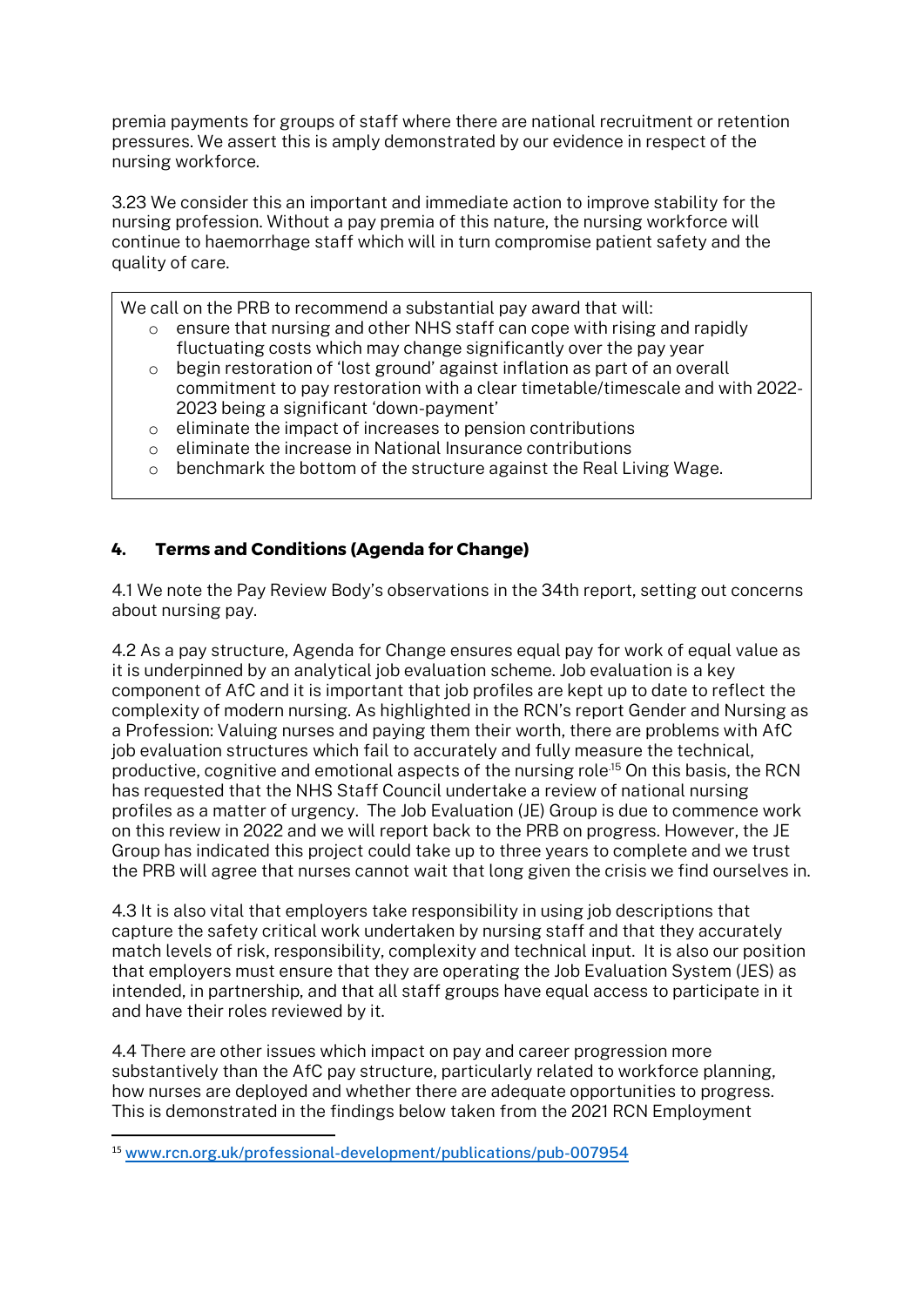Survey, which highlight that the scope for career progression is largely limited by workforce planning and the restricted number of posts available to nursing staff. This results in a concentration of registered nurses employed in Band 5 positions. If nurses are not deployed to fully utilise their potential, this cannot be recognised by the pay structure. Job evaluation is a tool to facilitate career progression. In particular, it is important that employers recognise enhanced practice in skill mix and workforce planning.

# Career Progression

4.5 Findings from the 2021 RCN Employment Survey show that only 27% of respondents working in the NHS agree or strongly agree that there are opportunities to progress in their current roles. Just under half (47%) disagreed or strongly disagreed with the statement, with those employed in Bands 6 and 7 most likely to disagree.



Figure 4: RCN Employment Survey. Opportunities for Career Progression

Source: NHS respondents to the RCN Employment Survey

4.6 Among respondents who feel there are insufficient opportunities to progress, the most common reason is the number of positions they can access through promotion is limited. Respondents employed at Band 5 are most likely to cite this as the main reason for feeling dissatisfied with career progression, indicating their concern that there are insufficient opportunities to apply for, or progress into, Band 6 posts.

4.7 For respondents employed at Band 6 and 7, they are most likely to state that there are insufficient opportunities to progress within their specialism.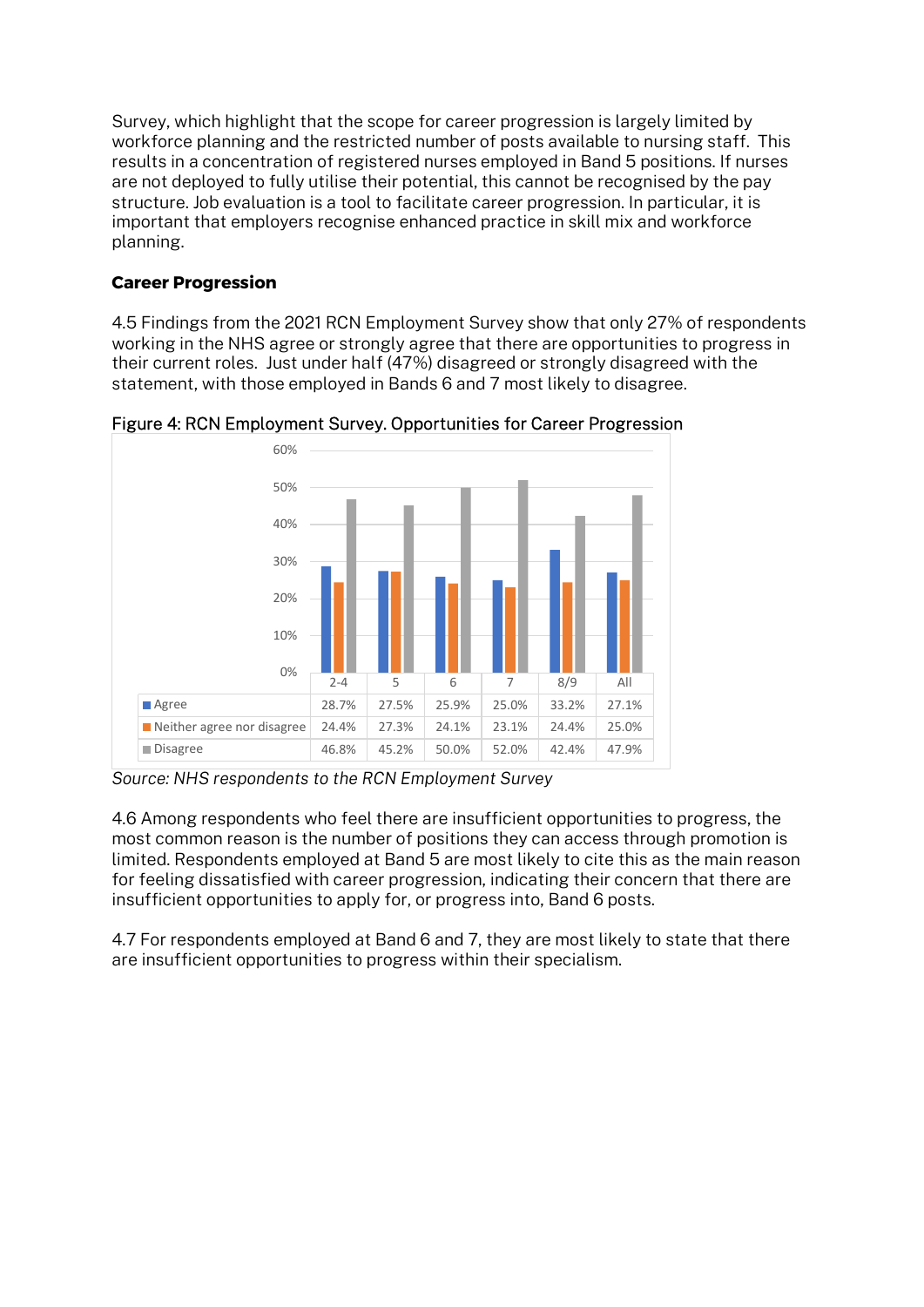| Table 6: RCN Employment Survey. Reasons for limited opportunities for Career |  |
|------------------------------------------------------------------------------|--|
| Progression                                                                  |  |

| Limited number of promotional positions available           | 49.5% |
|-------------------------------------------------------------|-------|
| Too few opportunities to access training and development    | 30.4% |
| I am unable to take time off for training and development   | 22.2% |
| Not enough opportunities to advance in my geographical area | 23.3% |
| I don't feel supported by my manager                        | 23.2% |
| My responsibilities outside of work                         | 9.6%  |
| I don't feel confident enough right now                     | 9.1%  |
| No other career opportunities within nursing interest me    | 7.9%  |
| Loss of earnings (e.g. shift penalties)                     | 9.3%  |

Source: NHS respondents to the RCN Employment Survey

#### Figure 5: RCN Employment Survey. Reasons for limited career progression opportunities, by Agenda for Change band



Source: NHS respondents to the RCN Employment Survey

4.8 Respondents to the 2021 RCN Employment Survey gave more details about the lack of opportunities for career progression in the NHS, with three main themes standing out; frustration over a 'fixed' number of posts available for promotion; issues with organisational culture and lack of transparency over the recruitment process; and reluctance to aspire for promotion if that means giving up clinical for management responsibilities.

"At band 7 I can move around different roles but finding a band 8a role is very difficult. "

# Band 7 Mental health nurse, Wales

"Closed culture. Person is already known who will get the post despite interviews being undertaken."

# Band 8a Senior nurse/matron, acute/urgent setting, Wales

"I want to remain clinical and think that this is not usually rewarded financially and I do not want to move into management."

Band 7 Mental health nurse, England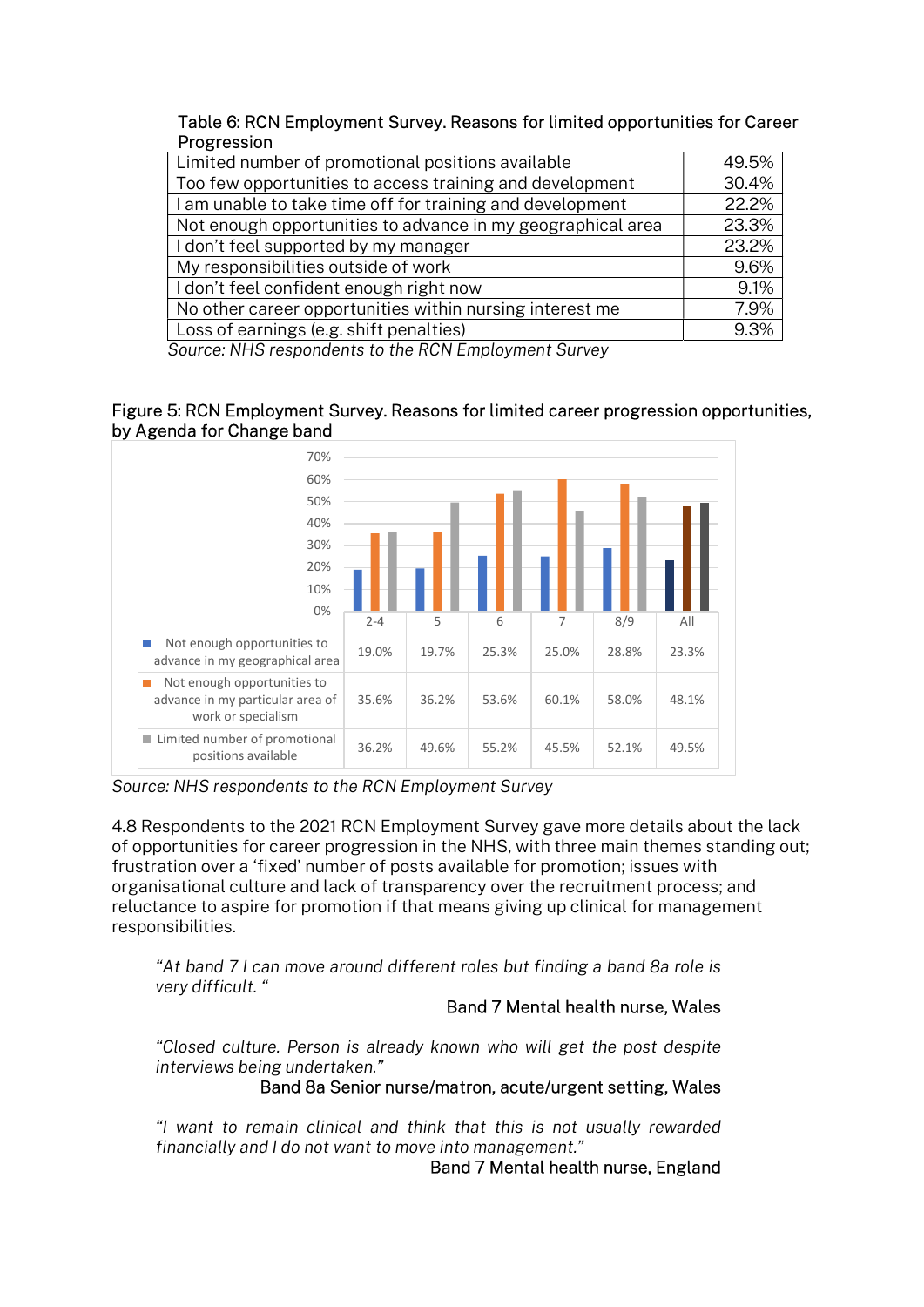"Feel as if I've been used as a work horse. There are few openings for band 6 clinical nurses…a role that should be encouraged. It has the opportunity to influence and encourage best practice among the junior staff. Trusts would also have slowed the current exodus of staff with a bit more recognition of senior hands on staff who had no desire to specialise.

#### Band 5 Staff nurse , acute/urgent setting, Northern Ireland

4.9 Many respondents also expressed frustration that they are working at a higher level than they are paid and their banding does not reflect their level of skill and responsibility.

"There is training but no career progression or pay. I've seen B5 nurses undertake courses such as the Prescribers course - only to do the work and take on the responsibility and yet still kept at and paid as a B5. " Band 5 staff nurse, acute and urgent setting, England

"I strongly believe that ward nursing is undervalued. I work on a specialist unit we have one band 7, three band 6s and approximately 30 band 5s; at least half of the band 5s work at a band 6 level."

#### Band 6 staff nurse, acute and urgent setting, Wales

"Many of the specialist posts are not being replaced or are replaced at a lower band, jobs that were classified as specialist and paid at band 7 are now paid at band 6 and the trust plans to replace band 6 posts with band 5"

## Band 6 mental health nurse, Northern Ireland

4.10 Figure 6 shows that 30% of all respondents who are dissatisfied with career progression opportunities state this is due to lack of access to training and development, while 22% state it is because they are unable to take time off for training and development. For both findings, nursing staff employed at Band 5 are most likely to express dissatisfaction with training and development opportunities.

4.11 The quotes below illustrate typical responses describing frustrations with lack of management support or funding for training and development staffing pressures meaning they are unable to take time off for study.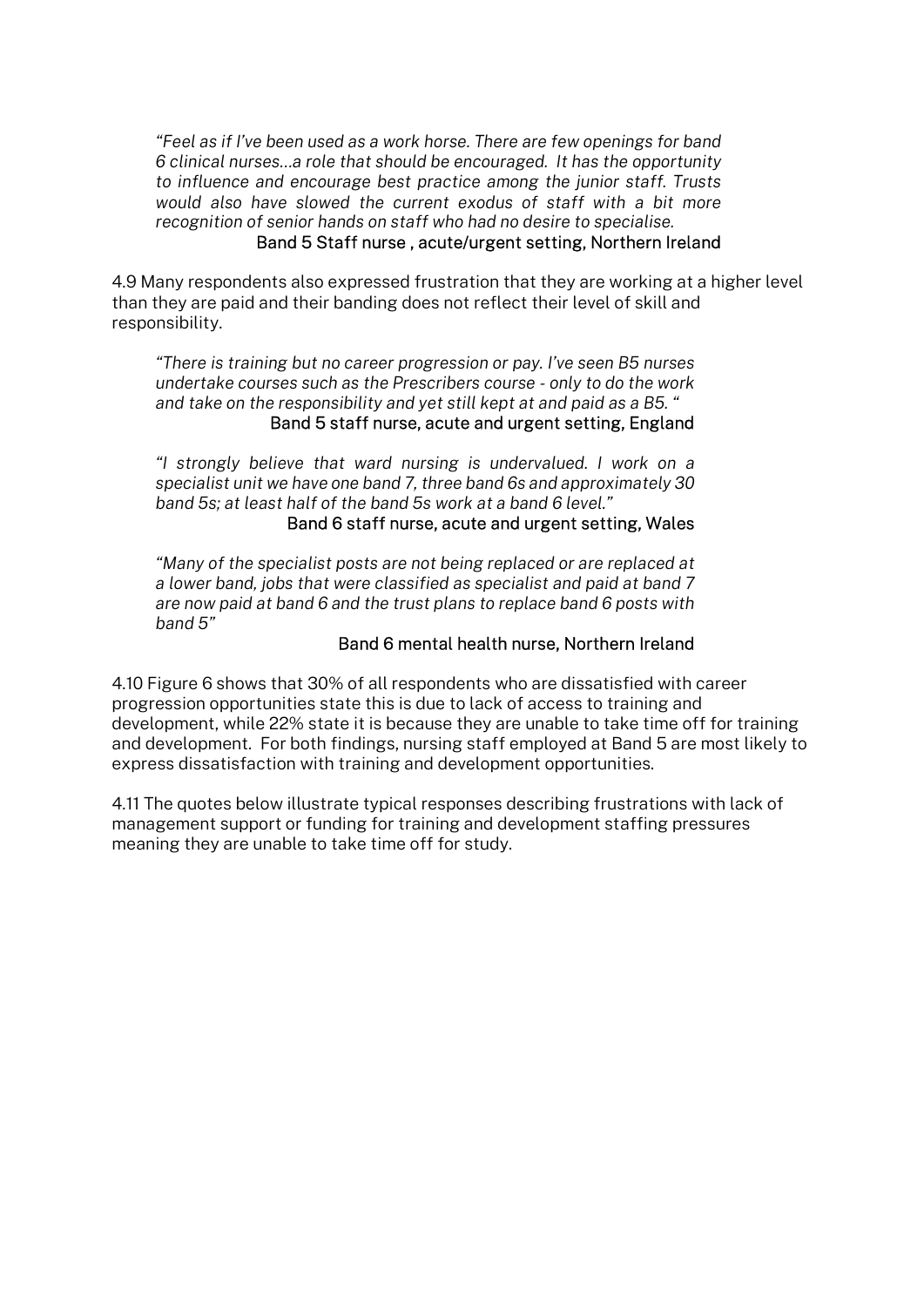# Figure 6: RCN Employment Survey. Limited career opportunities linked to training and development



Source: NHS respondents to the RCN Employment Survey

"Once you're a 4 they say you can't progress as there's no money to help you become a 5."

# Band 4 Assistant practitioner, England

"You have to use your own time despite been told you are allowed study time all that means is you then have to try and catch up with your daily role. Life over."

# Band 7 sister/charge nurse, older people care, England

"Management insist on prescribing for Band 7 role, however it takes so long to get on the course and study time is virtually non existent. Only 1 band 7 post in our area, which is already filled."

# Band 6 clinical nurse specialist, acute/urgent setting, Wales

"There is very little time available to attend courses, the ones that I have done have been done in my own time and at my own cost. My manager has, where able given me the time back (reduced my make up shift requirement), but due to staffing I have been unable to attend anything outside of my days off."

# Band 5 staff nurse, surgical setting, England

# 5. Terms and Conditions - Work Intensification

5.1 Our evidence points to unsustainable levels of working beyond contracted hours among the nursing workforce. This is causing stress and burnout among many sections of the workforce. In addition, reliance on bank and agency staff undermines continuity and certainty in patient care. A more regularised approach to rewarding all additional hours worked, using the Agenda for Change framework, would not solve staffing shortages but would ensure staff are fully rewarded for the work they undertake and promote improved continuity and teamwork in the workplace.

5.2 Controlling workload and preventing burnout is crucial for staff retention and to ensure nursing staff are practicing safely. However, findings from surveys and member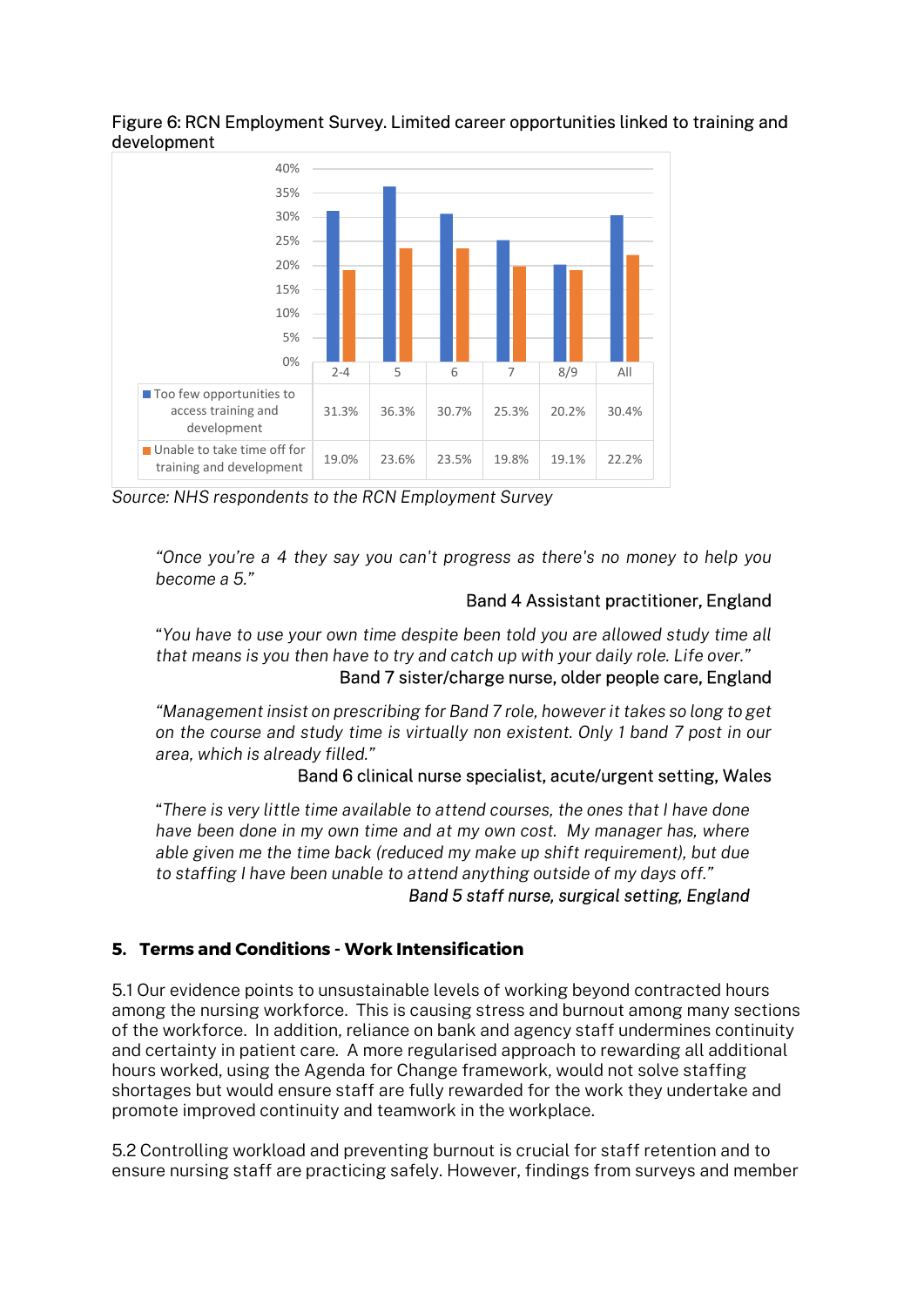feedback show the continued workload pressure on nursing staff, with many working additional hours and unable to take breaks. Figure 7 shows the extent of extra working beyond contracted hours among nursing staff in the NHS using findings from the RCN Employment Survey. Over three-quarters (78.5%) work excess hours at least once a week and around six in ten (58.2%) do so several times a week or every shift/working day, compared to around half (51.6%) in 2017, demonstrating the NHS's reliance on nursing staff working beyond their contracted hours.



Figure 7: RCN Employment Survey. How often do you work in excess of your contracted hours? 2017, 2019 and 2021

5.3 Figure 8 goes on to show that among those who work additional hours, six in ten (61%) do so over three hours a week. Moreover, the pandemic was not the beginning of pressure and overworking, this high level of work intensity has barely changed since the last survey undertaken in 2019.



Figure 8: RCN Employment Survey. How many additional hours do you work on average each week?

Source: NHS respondents to the RCN Employment Survey 2021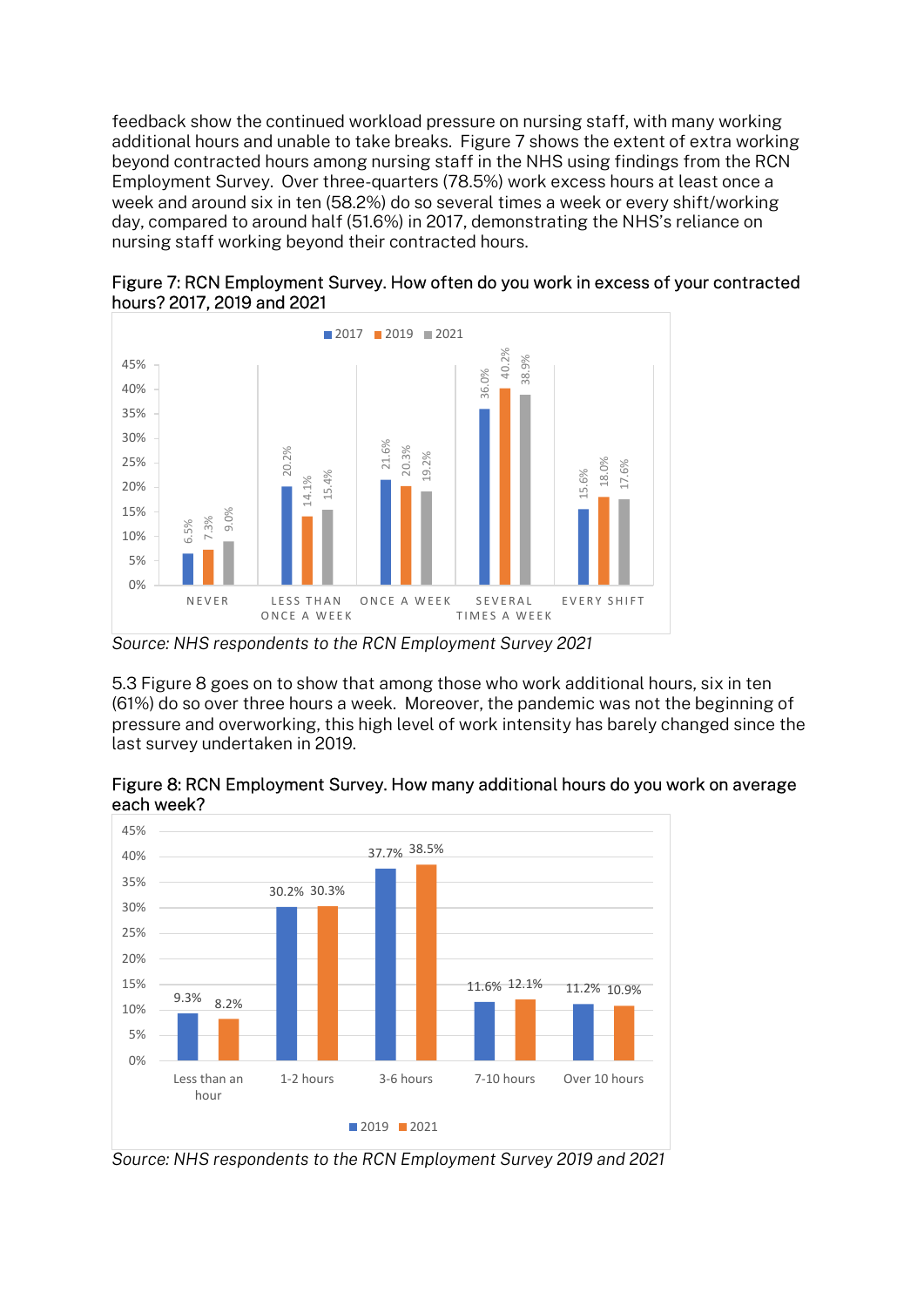5.4 Many respondents reported that they rely on overtime and additional bank or agency working to manage financially, and they would be unable to cope on their salary alone.

"I have to do bank shifts on top of my 37.5 hour just to keep up with food cost and heating bills, water, electricity, council tax." Band 4 assistant practitioner, acute/urgent setting, England

"Nursing is a profession and is not recognised financially as a profession. The amount of work and hours we work we are underpaid and undervalued and we have to work overtime or bank shifts to make ends meet."

### Band 6 sister/charge, urgent/acute setting, Northern Ireland

5.5 While working additional hours through overtime or bank/agency working is a financial imperative for many nursing staff, for just over half (52%) of all respondents who work additional hours it is usually unpaid.

5.6 Figure 9 goes on to show that the more intensive the excess hours are, then the more likely it is that respondents are unpaid. Among respondents who state they work excess hours every shift or working day, 74% say these hours are not paid, and that over half (56%) who work excess hours several times a week do so unpaid, demonstrating the continuing reliance on the goodwill of nursing staff to cover for staff shortages and workloads.

5.7 In Figure 10, the impact of increased work intensification is clear to see, with over six in ten respondents stating they feel under too much pressure and that this is damaging the level of care they are able to provide. Moreover, only a third stated they are able to achieve a work-life balance .



Figure 9: RCN Employment Survey. How additional hours are paid by frequency of working additional hours

Source: NHS respondents to the RCN Employment Survey 2021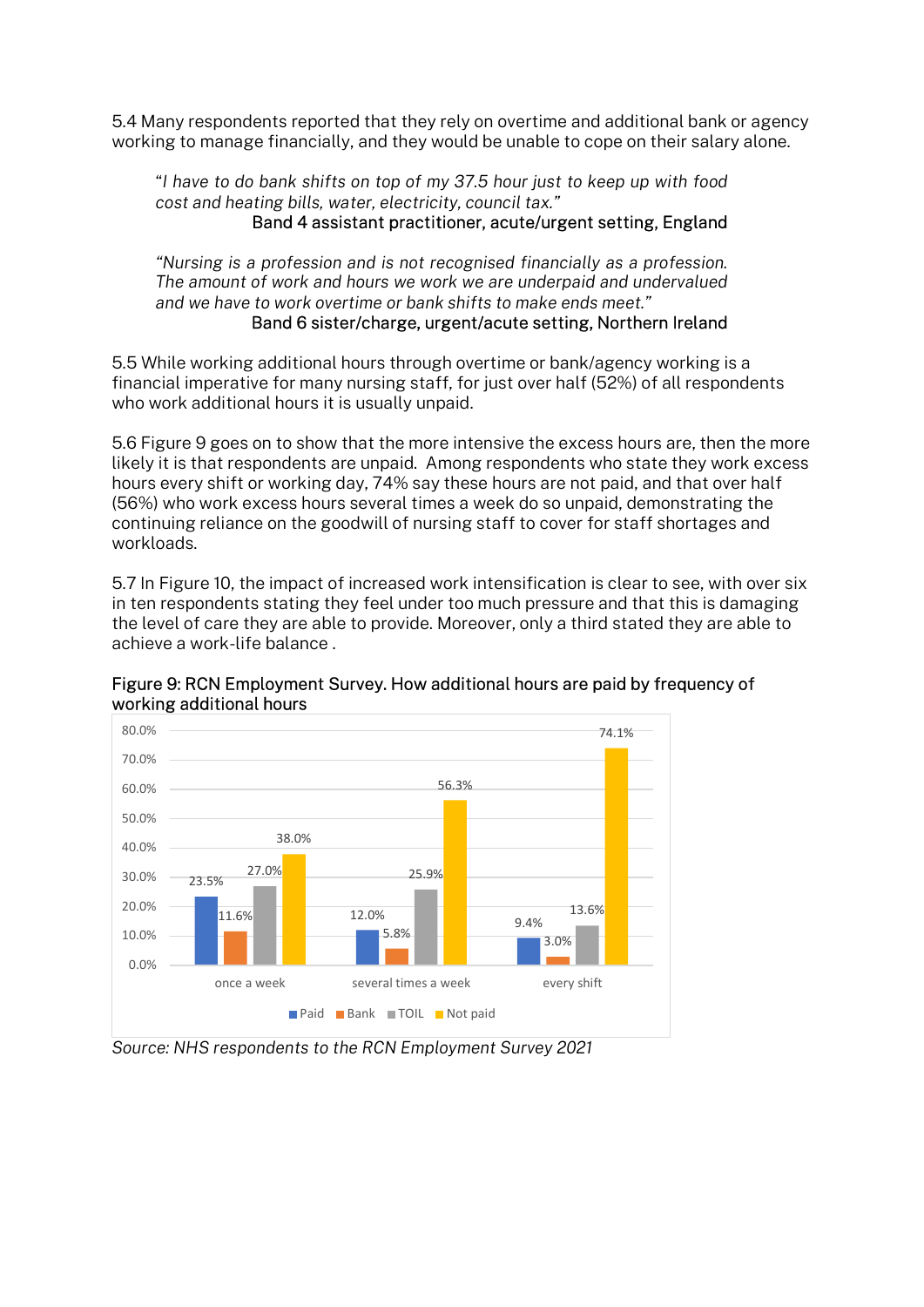# Figure 10: Respondents stating they agree/strongly agree with statements relating to workforce pressures



Source: NHS respondents to the RCN Employment Survey 2021

We expect the PRB to emphasise the necessity of full and effective implementation and maximisation of the NHS Agenda for Change (AfC) terms and conditions, by employers, to retain existing staff. The PRB must stress to employers that they must give priority to measures that will:

- 1. ensure Job Evaluation (JE) banding outcomes reflect job content
- 2. support progression and career development
- 3. encourage employers to use local recruitment & retention premia (RRP) to retain staff where shortages are a risk to staff wellbeing and quality of care (this is in addition to the use of national recruitment and retention premia payments)
- 4. reward additional hours fairly (e.g. overtime)
- 5. prevent burnout by limiting excess hours.

Without a requirement to these measures, more staff will be lost, patient safety will be compromised, and the NHS will simply be unable to recover.